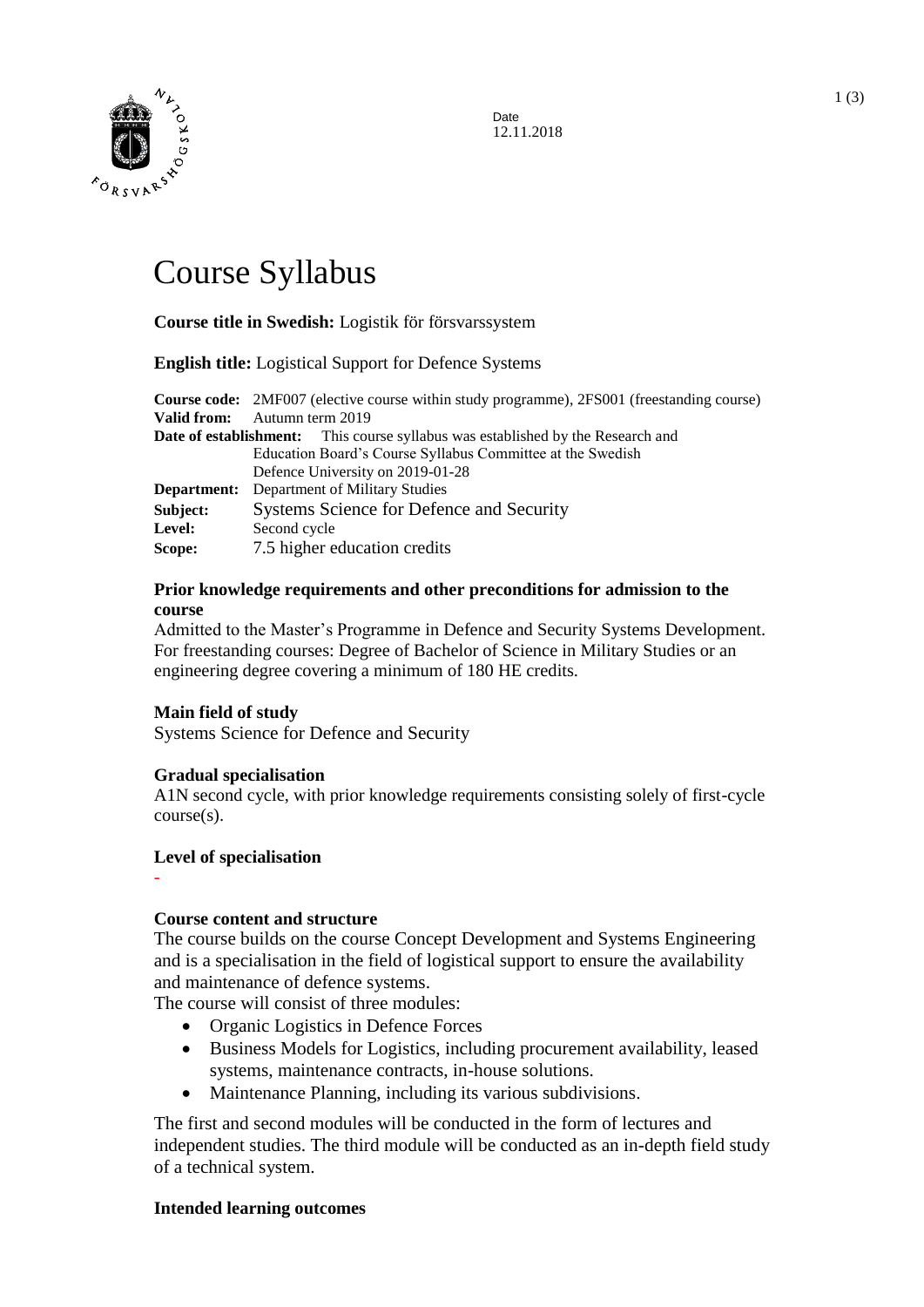On completing the course, the student shall be able to:

- analyse and compare various models for organic logistics;
- independently and critically apply methods and models for maintenance planning; and
- problematise and evaluate various business models for defence logistics.

# **Assessing knowledge and examination**

Examination will be conducted through compulsory participation in group work and the submission of a written field study report.

The examiner may decide to request supplementation in order to achieve a passing grade. Examination papers submitted after the closing date will not be graded unless special circumstances exist that are acceptable to the examiner. Supplementation shall be submitted no later than five working days after the result and supplemental task for the examination in question have been notified, unless special circumstances exist that are acceptable to the examiner.

If the student has a decision from the Swedish Defence University stating the need for extra pedagogical support because of a functional disability, the examiner may decide on alternative examination forms for the student.

# **Number of examination opportunities**

There is no limit on the total number of examination opportunities.

# **Grades**

Grades are set according to a three-grade scale: Pass with merit (VG), Pass (G) and Fail (U).

In order to achieve a pass (G) for the course, the student is required to participate actively in compulsory elements and obtain a pass (G) for the written field study report.

A pass with merit (VG) requires a pass with merit (VG) for the written field study report.

# **Grading criteria**

Are stated in the course description.

# **Course literature and additional teaching materials**

See Appendix 1

#### **Interim regulation**

When a course is no longer provided or when the content of a course has been significantly altered, the student/participant retains the right to be examined in accordance with this course syllabus once per term during a three-term period.

# **Other**